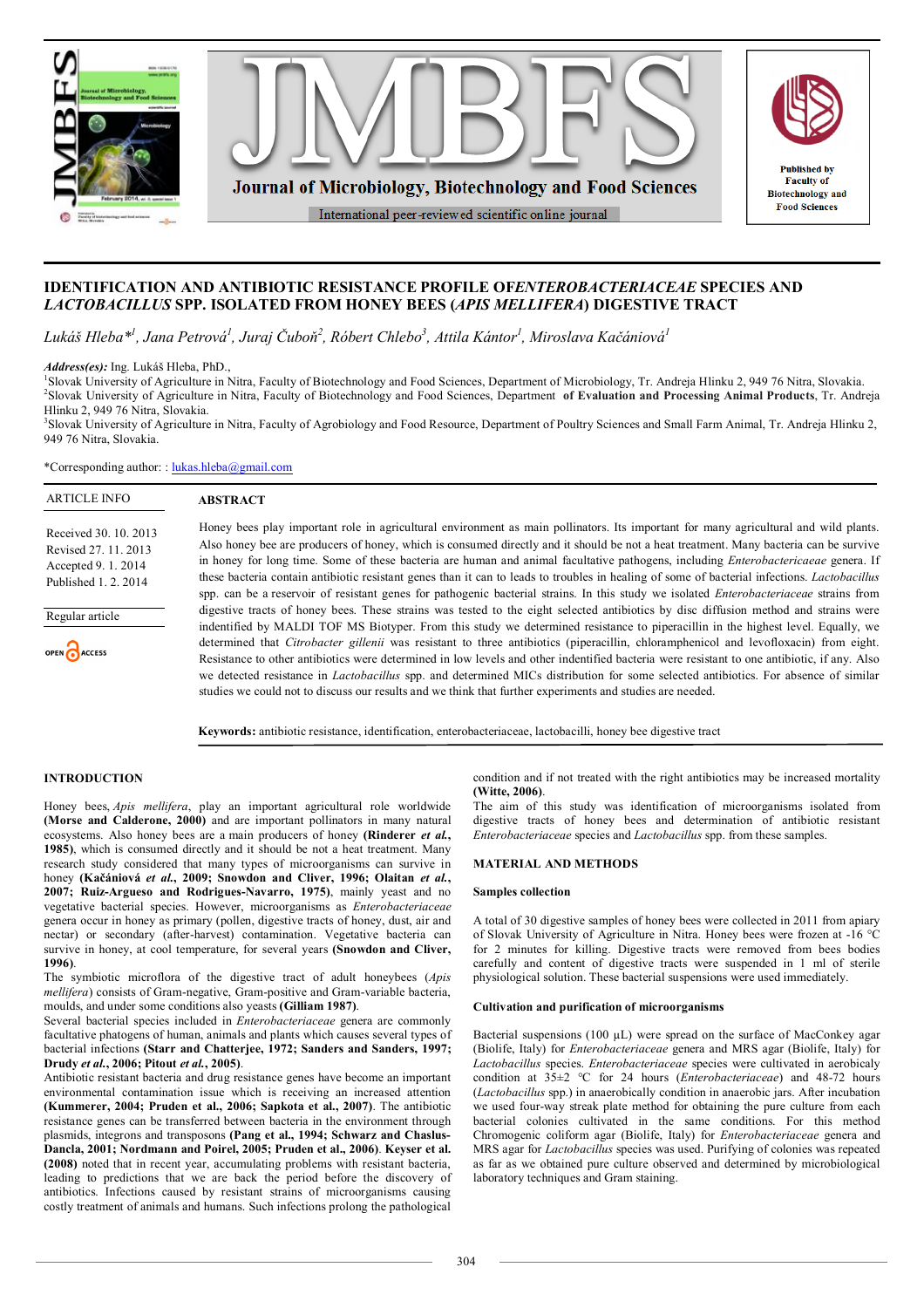## **Identification of microorganisms**

For basic identification we used Gram staining (*Enterobacteriaceae* genera, *Lactobacillus* spp.) and Chromogenic coliform agar (Biolife, Italy) for *Enterobacteriaceae* genera only. For biochemical characterization of *Enterobacteriaceae* species Enterotest 24 (Erba Lachema, Czech Republic) was used. Followed computer identification program TNW Lite 7.0 (Erba Lachema, Czech Republic) was used as well. For exact identification of *Enterobacteriaceae* strains and *Lactobacillus* species were used MALDI-TOF MS Biotyper (Brucker Daltonics GmBH, Germany) and method for prepare of samples to identification was done by **Kmeť and Drugdová (2012)**.

### **Antibiotic susceptibility testing**

The pure inoculums of *Enterobacteriaceae* strains and *Lactobacillus* species were prepared by suspending of colonies into the physiological solution from agar plates and every suspensions were adjusted to equal a 0.5 (*Enterobacteriaceae*) and 1 (*Lactobacillus* spp.) McFarland standard. The sensitivity of all *Enterobacteriaceae* strains were tested against: piperacillin (PIP 30) 30 µg/disc, ceftriaxone (CRO 30) 30 µg/disc, doripenem (DOR 10) 10 µg/disc, levofloxacin (LVX 5) 5 µg/disc, amikacin (AMI 30) 30 µg/disc, gentamicin (GEN 30) 30 µg/disc, tygecycline (TGC 15) 15 µg/disc and chloramphenicol (CHL 30) 30 µg/disc (discs from OXOID, England). For antibiotic susceptibility testing of *Enterobacteriaceae* genera disc diffusion method was used according by **EUCAST (2013a)** (Antimicrobial susceptibility testing: EUCAST disk diffusion method, Version 3.0, April 2013). Incubation of *Enterobacteriaceae* strains were done at 35±2 °C on Mueller-Hinton agar (Biolife, Italy). Interpretation of inhibition zones around the disc was according by **EUCAST (2013b)** (European Committee on Antimicrobial Susceptibility Testing, Breakpoint tables for interpretation of MICs and zone diameter, Version 3.1, valid from 2013-02-11). The inhibition zones were controlled with the references sensitive *Escherichia coli* CCM 3988. For susceptibility testing of *Lactobacillus* species antibiotic M.I.C.E. strips (E-test) (OXOID, England) as erythromycin (ERY 256-0,015 µg/mL), ampicillin (AMP 256-0,015 µg/mL), gentamicin (GEN 256-0,015 µg/mL), meropenem (MEM 256-0,015 µg/mL) and

vancomycin (VAN 256-0,015 µg/mL) and strips MIC diffusion method were used. Incubation of *Lactobacillus* species were done at 35±2 °C on combination of agars (9:1) Mueller-Hinton and MRS agar in anaerobically conditions.

### **RESULTS AND DISCUSSION**

A total 30 samples digestive tracts of honey bees (*Apis mellifera*) were investigated. *Enterobacteriaceae* species were cultivated from 22 digestive tracts samples only. We identified *Enterobacteriaceae* species and determined their resistance to some selected antibiotics.

In this experiment we isolated and identified 9 *Enterobacteriaceae* species. Followed bacteria were identified *Escherichia coli*, *Serratia liquefaciens*, *Serratia marcescens*, *Citrobacter gillenii*, *Pantoea agglomerans*, *Hafnia alvei*, *Ewingella americana*, *Moelleralla wisconensis* and *Yersinia enterocolitica*. Equally these bacteria against 8 selected antibiotics were tested. Resistance to piperacillin, gentamicin, levofloxacin and chloramphenicol were detected. In this study, resistance to ceftriaxone, doripenem, amikacin and tigecycline was not detected. The highest level of resistance was determined in the case of piperacillin, where we determined piperacillin resistance in 14 *Enterobacteriaceae* strains from 22 tested. Low level of resistance were detected for gentamicin where we determined two *Enterobacteriaceae* strains. Resistance for levofloxacin and chloramiphenicol we determined one *Enterobacteriaceae* strain only. More detailed spectrum of antibiotic resistance is designed in Table 1.

Besides, authors **Ebrahimi and Lotfalian (2005)** tested 33 isolates of *E. coli* isolated from digestive tracts of honey bees for several antibiotics and they determined resistance to gentamicin and chloramphenicol in low level as is described in our research. These researcher determined resistance to more antibiotics. They detected the highest level of antibiotic resistance for erythromycin and kanamycin.

We think that further collections and testing are needed, because studies about antimicrobial resistance in *Enterobacteriaceae* strain isolated from digestive tracts of honey bees are a few, if any.

**Table 1** Antibiotic resistance in *Enterobacteriaceae* genera isolated from honey bees (*Apis mellifera*) digestive tracts

|              | <b>Tested antibiotics and counts of isolates</b> |     |            |      |     |     |     |     |  |  |  |
|--------------|--------------------------------------------------|-----|------------|------|-----|-----|-----|-----|--|--|--|
| Response     | PIP                                              | CRO | <b>DOR</b> | 7.VX | AMI | GEN | TGC | CHL |  |  |  |
| Resistance   |                                                  |     |            |      |     |     |     |     |  |  |  |
| Intermediate |                                                  |     |            |      |     |     |     |     |  |  |  |
| Susceptible  |                                                  | ١g  | q          |      |     |     |     |     |  |  |  |
|              |                                                  |     |            |      |     |     |     |     |  |  |  |

**Legend:** PIP-piperacillin, CRO-ceftriaxone, DOR-doripenem, LVX-levofloxacin, AMI-amikacin, GENgentamicin, TGC-tygecycline, CHL-chloramphenicol

From the digestive tracts of honey bees we isolated and identified 9 *Enterobacteriaceae* strains mentioned above. For each isolated and identified strain we tested eight mentioned antibiotics. From this experiment we determined that *Escherichia coli*, *Serratia marcescens*, *Citrobacter gillenii*, *Pantoea aglomerans* and *Moelleralla wisconsensis* were resistant to piperacillin. Also we determined resistance to gentamicin in *Hafnia alvei* and *Ewingella americana*.

Resistance to chloramphenicol and levofloxacin were detected in *Citrobacter gillenii* only. Also multiresistance to three antibiotics (piperacillin, chloramphenicol, levofloxacin) was detected in *Citrobacter gillenii* only. In *Enterobacteriaceae* strains as *Serratia liquefaciens* and *Yersinia enterocolitica*  we did not determined resistance to antibiotics which we used in this experiment (Table 2).

**Table 2** Identified *Enterobacteriaceae* strains isolated from digestive tracts of honey bees (*Apis mellifera*) and their resistance

| <b>Microorganisms</b>    | <b>Resistance</b> | <b>Susceptibility</b>                  |
|--------------------------|-------------------|----------------------------------------|
| Escherichia coli         | PIP               | CRO, DOR, LVX, AMI, GEN, TGC, CHL      |
| Serratia liquefaciens    |                   | PIP, CRO, DOR, LVX, AMI, GEN, TGC, CHL |
| Serratia marcescens      | PIP               | CRO, DOR, LVX, AMI, GEN, TGC, CHL      |
| Citrobacter gillenii     | PIP, CHL, LVX     | CRO, DOR, AMI, GEN, TGC                |
| Pantoea agglomerans      | <b>PIP</b>        | CRO, DOR, LVX, AMI, GEN, TGC, CHL      |
| Hafnia alvei             | <b>GEN</b>        | PIP, CRO, DOR, LVX, AMI, TGC, CHL      |
| Ewingella americana      | <b>GEN</b>        | PIP, CRO, DOR, LVX, AMI, TGC, CHL      |
| Moelleralla wisconsensis | <b>PIP</b>        | CRO, DOR, LVX, AMI, GEN, TGC, CHL      |
| Yersinia enterocolitica  |                   | PIP, CRO, DOR, LVX, AMI, GEN, TGC, CHL |

**Legend:** PIP-piperacillin, CRO-ceftriaxone, DOR-doripenem, LVX-levofloxacin, AMI-amikacin, GENgentamicin, TGC-tygecycline, CHL-chloramphenicol, S-susceptible

Identification of *Enterobacteriaceae* genera isolated from digestive tracts of honey bees researched **Gilliam and Valentine (1974)** too. They identified bacteria as *Enterobacter cloacae*, *Escherichia coli*, *Enterobacter aerogenes*, *Shigella* spp., and *Klebsiella pneumoniae*. These researchers not determined antibiotic profile of these microorganisms. In the same year researchers **Gilliam and Morton (1974)** identified more *Enterobacteriaceae* strains including *K. pneumonieae*, *Shigella* spp., *E. cloacae*, *E. coli*, *E. hafniae*, *Arizona* spp., *Enterobacter aerogenes*, *Serratia liquefaciens* and *Citrobacter* spp. isolated from digestive tracts of honey bees. Also **Jeyaprakash et al. (2003)** studied strains

*Enterobacteriaceae* isolated from digestive tracts of honey bees and they identified species as *E. coli* and *S. marcescens*.

In Table 3, the results are described and differed on the basis of the groups of antibiotics by **EUCAST (2013b)**. Also meropenem was excluded from other antibiotics because different MICs dilution was used. Penicillins are presented by ampicillin, macrolides by erythromycin which inhibit protein or mRNA synthesis, aminoglycosides by gentamicin which inhibit the same synthesis as erythromycin, vancomycin presented groups of glycopeptides which belongs to the groups non-β-lactams cell wall acting antimicrobial agents, and meropenem which belongs to the carbapenems groups. The results are presented as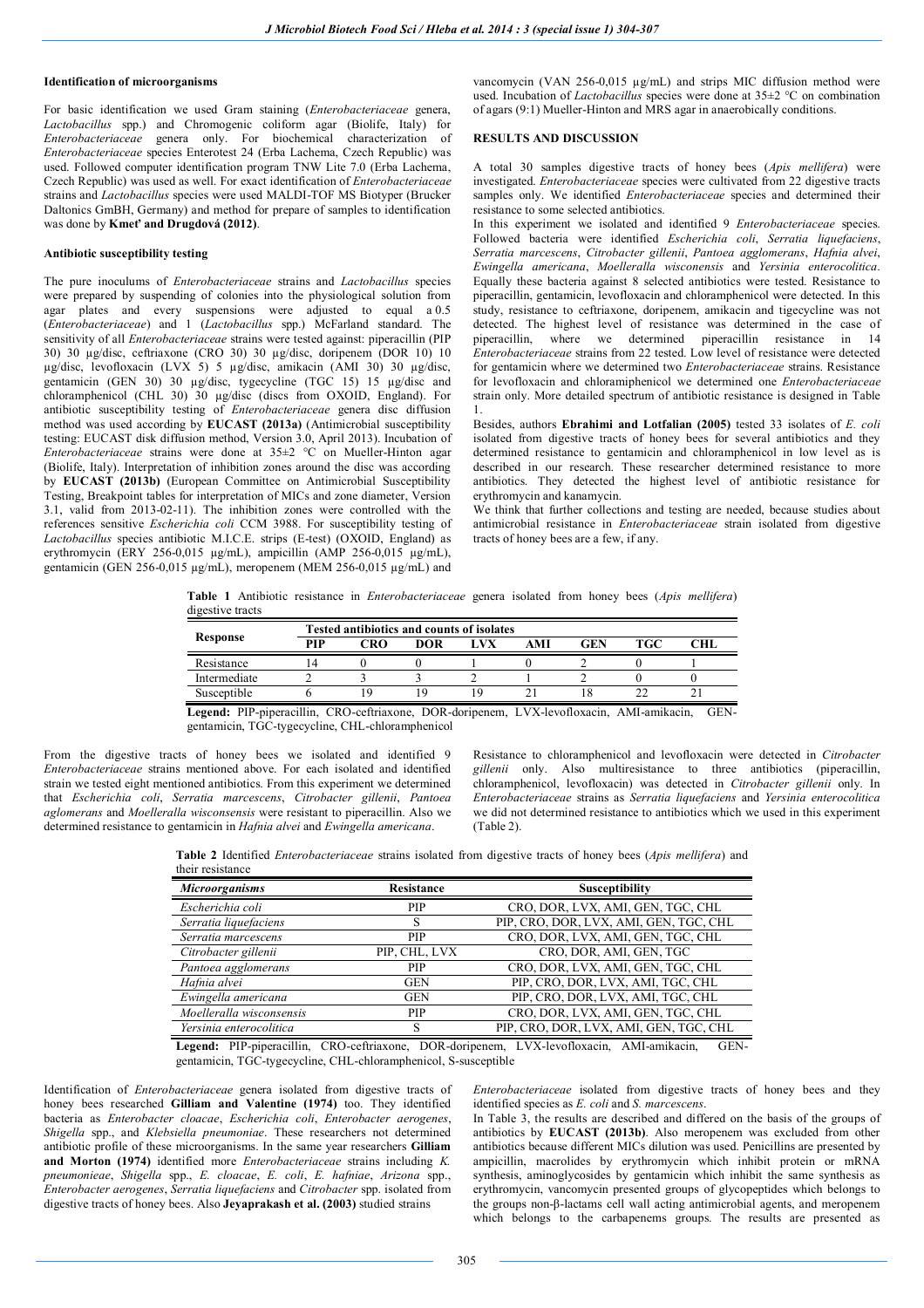*Lacobacillus* spp. together. For macrolide antibiotic erythromycin, *Lactobacillus* spp. had MICs between 0.03 and 32 µg/mL and results showed 6 strains of *Lactobacillus* spp. where MICs was higher as 2 µg/mL and 5 strains with MICs higher as 8 µg/mL. Resistance to erythormycin is described as MICs value 1 mg.L-1 established by **EFSA (2012)**. The highest counts of lactobacilli isolates were in MICs value 0.12 µg/mL. The results for penicillins antibiotic ampicillinranged from 0.03 to 16 µg/mL. The highest number of *Lactobacillus* species (12) were susceptible in 0.5 µg/mL. Results showed 3 isolates of *Lactobacillus* spp. where MICs value with16 µg/mL and 2 isolates where MICs value with 1 µg/mL. This results showed 5 resistant isolates of lactobacilli to ampicillin. For gentamicin from the aminoglycosides group we determined range of MICs value from 0.25 to  $\geq$ 256 µg/mL. The highest counts of isolates (9) were detected in the MICs value 16 µg/mL. In this research, resistance to gentamicin was detected in 5, 14 or 20 cases of lactobacilli isolates in depended in strain. However we detected 2 lactobacilli strains were with MICs  $64 \mu g/mL$  and one strain with MICs value ≥256 µg/mL. In the case of vancomycin from glycopeptides group we determined the highest counts of isolates in MICs value 0.25  $\mu$ g/mL. However MICs ranged from 0.06 to  $\geq$ 256  $\mu$ g/mL and 9 lactobacilli strains were with MICs  $\geq$ 256 µg/mLwhich was clasified as resistant. Also we observed antibiotic susceptibility for lactobacilli isolated from digestive tracts of honey bees (*Apis mellifera*) for carbapenems antibiotic meropenem. From this study we determined MICs range from 0.008 to 0.5 µg/mL and it resulted that meropenem was the most effective antibiotics against to lactobacilli isolates. More detailed results are described in the Table 3 and 4. Many researchers studied antibiotic resistance of lactobacilli and lactic acid bacteria isolated from dairy products, human samples etc., and they studied antibiotics resistance by variable methods (MIC - **D'Aimmo et al., 2007;** disc diffusion method - **Zhou et al., 2005; Swenson et al., 1990;** and Etest - **Danielsen and Wind, 2003; Katla** 

**et al., 2001**). We could not find study about antibiotic resistance of lactobacilli isolated from honey bees (*Apis mellifera*) digestive tracts. Therefore we compared our results with results of antibiotic resistance of lactobacilli isolated from another sources.

Authors **Danielsen and Wind (2003)** in themselves study presented MICs distribution for *Lactobacillus* group to erythromycin from 0.03 to 1 µg/mL expect one strain with  $> 256 \mu g/mL$ . In the case of ampicillin these researchers determined similar results as is described in our study, where authors determined distribution of MICs ranged from 0.06 to 2 µg/mL and the highest number of isolates with MICs 0.5 µg/mL. Also similar results they determined in the case of gentamicin where the highest number of isolates was in MICs 16-32 µg/mL.Their isolates of *Lactobacillus* species were obtained from Chr. Hansen Culture Collection. **Katla** *et al.***, (2001)** observed antimicrobial susceptibility of starter cultures used in Norwegian dairy products and they determined lowest MICs range, which was from  $0.125$  to 1  $\mu$ g/mL for eythromycin. These authors used interpretation of resistance from breakpoints tables for *Streptococcus* spp. by **NCCLS (1999)**, which was established to 1 µg/mL. Also **EFSA (2012)** established resistance breakpoint for erythromycin with MICs 1 µg/mL. Authors **Zhou** *et al.***, (2005)** researched new probiotic strains of *Lactobacillus* species by disc diffusion method and they did not determined resistance to erythromycin and ampicillin. They detected resistance to gentamicin and vancomycin. Distribution of MICs for meropenem is not available for lactobacilli strains and therefore we could not compared it. The several researches like **Lira** *et al***. (2004)**, **Picozzi** *et al***. (2004)**, **Caro** *et al***. (2007)** and **Čížek** *et al***. (2007)**, who researched antibiotic resistance isolated from different samples have argued, that results of antibiotic resistance vary from study to study.

**Table 3** Distribution of MICs of selected antibiotics for *Lactobacillus* spp. isolated from digestive tracts of honey bees (*Apis mellifera*)

|                   |            | Number of isolates for which the MIC $(\mu g/mL)$ was as follows |       |       |                |      |      |      |      |     |   |                |                |     |     |            |
|-------------------|------------|------------------------------------------------------------------|-------|-------|----------------|------|------|------|------|-----|---|----------------|----------------|-----|-----|------------|
| ATB<br>ATB groups |            | $\leq 0.015$                                                     | 0.03  | 0.06  | 0.12           | 0.25 | 0.5  |      | 2    | 4   | 8 | 16             | 32             | -64 | 128 | $\geq$ 256 |
| Macrolides        | <b>ERY</b> |                                                                  |       |       | 12             | 7    | 3    |      |      |     | 2 |                | 2              |     |     |            |
| Penicillins       | AMP        |                                                                  | 6     |       | 3              | 4    | 12   | 2    |      |     |   | 3              |                |     |     |            |
| Aminoglycosides   | <b>GEN</b> |                                                                  |       |       |                |      |      | 2    | 5    |     | 6 | 9              | 2              | 2   |     |            |
| Glycopeptides     | <b>VAN</b> |                                                                  |       |       | 5              | 10   |      |      |      |     |   |                |                |     |     | 9          |
|                   | <b>ATB</b> | Number of isolates for which the MIC $(\mu g/mL)$ was as follows |       |       |                |      |      |      |      |     |   |                |                |     |     |            |
| ATB group         |            | $\leq 0.002$                                                     | 0.004 | 0.008 | 0.015          | 0.03 | 0.06 | 0.12 | 0.25 | 0.5 |   | $\overline{2}$ | $\overline{4}$ | 8   | 16  | >32        |
| Carbapenems       | <b>MEM</b> |                                                                  |       | 8     | $\overline{c}$ | 4    | 6    | 2    | 4    | 2   |   |                |                |     |     |            |

Legend: ERY – erythromycin, AMP – ampicillin, GEN – gentamicin, VAN – vankomycin, MEM – meropenem, ATB – antibiotic(s)

In Table 4, geometrical average (MICxG),  $MIC<sub>50</sub>$  and MIC<sub>90</sub> from MICs values which were detected in this study are described. From MICs results we calculated followed values: the highest MICxG was determined for gentamicin with MICs

value 6,95  $\mu$ g/mL and MIC<sub>50</sub> = 8  $\mu$ g/mL and MIC<sub>90</sub> = 32  $\mu$ g/mL. The lowest MICxG was determined for meropenem with MICs value  $0.04 \mu$ g/mL and MIC<sub>50</sub>  $= 0.06 \text{ µg/mL}$  and MIC<sub>90</sub>  $= 0.25 \text{ µg/mL}$ .

**Table 4** Antibiotic resistance of *Lactobacillus* spp. isolated from digestive tracts of honey bees (*Apis mellifera*)

|              | Statistical parameters for MICs value      |                              |          |                   |            |               |  |  |  |  |
|--------------|--------------------------------------------|------------------------------|----------|-------------------|------------|---------------|--|--|--|--|
| Antibiotics  | Breakpoint<br>for<br>resistance $(mg/L)^a$ | No. of resistant<br>isolates | $MICxG*$ | MIC <sub>50</sub> | $MIC_{90}$ | Range         |  |  |  |  |
| Erythromycin |                                            |                              | 0.38     | 0.12              | 0.25       | $0.03 - 32$   |  |  |  |  |
| Ampicillin   | $>4$ > 2 > 1                               | $3 - 5^{b}$                  | 0.33     | 0.5               |            | $0.03 - 16$   |  |  |  |  |
| Gentamicin   | > 8 > 16 > 32                              | $5-14-20b$                   | 6.95     |                   | 32         | $0.03 - 256$  |  |  |  |  |
| Vancomycin   |                                            |                              | 2.21     | 0.25              | 256        | $0.06 - 256$  |  |  |  |  |
| Meropenem    |                                            |                              | 0.04     | 0,06              | 0.25       | $0,008 - 0.5$ |  |  |  |  |

Legend: \*Geometrical average, n<sup>e</sup> – not established, \*Breakpoint resistance table for lactobacilli strains established by EFSA (2012) for different strains, <sup>b</sup>Resistance depends on the strain or group of lactobacilli

## **CONCLUSION**

From this research we identified some *in vitro* cultivatable *Enterobacteriaceae* species as *E. coli*, *S. liquefaciens*, *S. marcescens*, *C. gillenii*, *P. agglomerans*, *H. alvei*, *E. americana*, *M. wisconensis* and *Y. enterocolitica* by MALDI TOF MS Biotyper which were isolated from digestive tracts of honey bees. Equally we detected antibiotic resistance to some selected antibiotics as piperacillin, chloramphenicol, levofloxacin and gentamicin. The highest resistance level we determined for piperacillin. Also we determined that *Citrobacter gillenii* was resistant to three antibiotics from all tested. Also we determined the highest resistance in *Lactobacillus* spp. to erythromycin and detected 3 lactobacilli species to ampicillin. In conclusion, we would like to mention that this field of study need more experiment for exact decisions.

### **Acknowledgments:** This work was financially supported by the KEGA project no. 013 SPU-4/2012, VEGA projects no. 1/0611/14, and APVV grant 0304-12. This work was co-funded by European Community under project no 26220220180: Building Research Centre "AgroBioTech".

## **REFERENCES**

CARO, I., MATEO, J., GARCI´A-ARMESTO, M. R. 2007. Phenotypical characteristics of Shigalike toxin *Escherichia coli* isolated from sheep dairy products. *Letters in Applied Microbiology*, 45, 295–300.

ČÍŽEK, A., DOLEJSKÁ, M., NOVOTNÁ, R., HAAS, D., VYSKOČIL, M. 2007. Survey of Shiga toxigenic *Escherichia coli* O157 and drug-resistant coliform bacteria from in-line milk filters on dairy farms in the Czech Republic. *Journal of Applied Microbiology*, 104, 852–860.